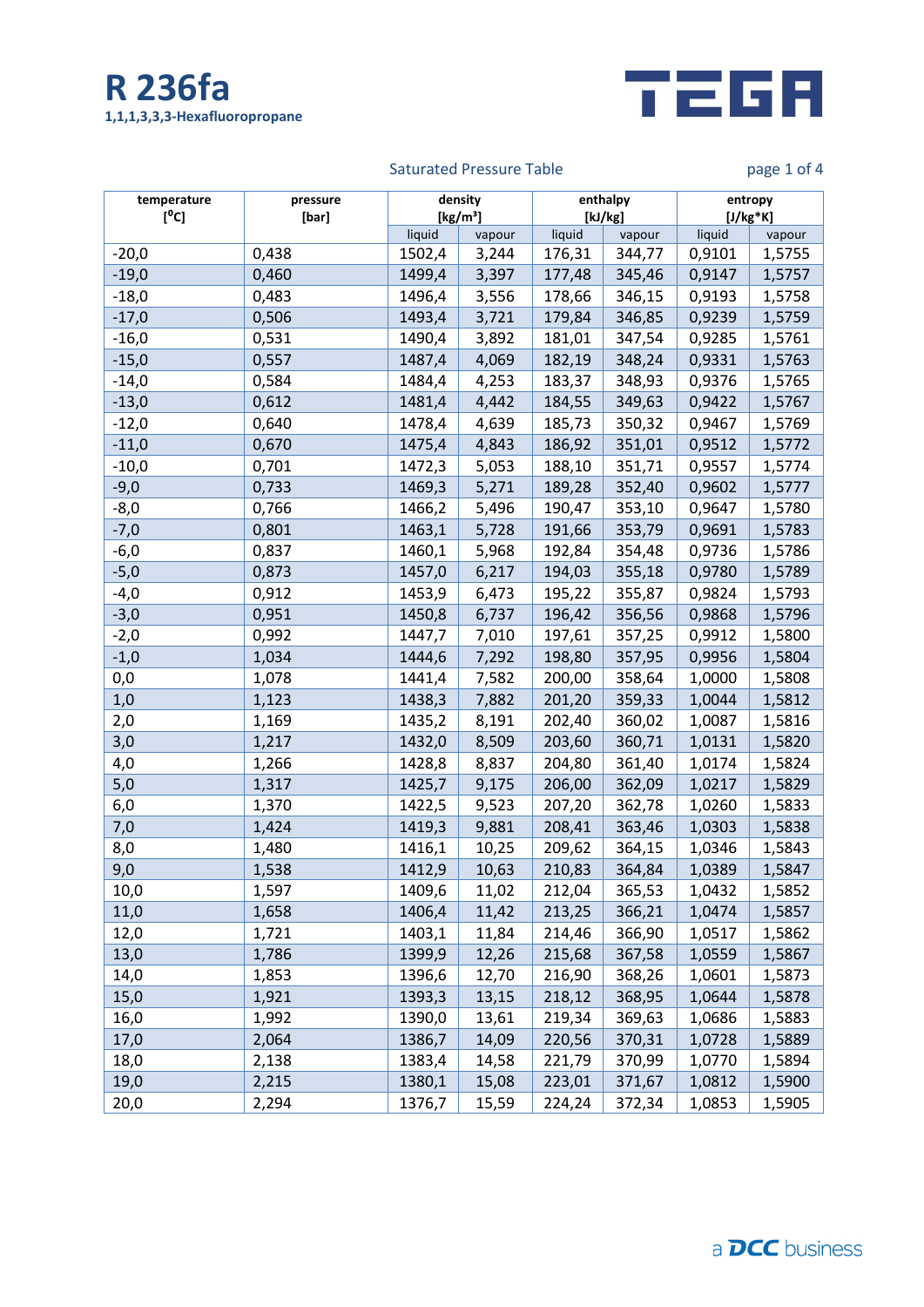



## Saturated Pressure Table **page 2 of 4**

| temperature | pressure | density<br>[kg/m <sup>3</sup> ] |                 | enthalpy         |                  | entropy          |                  |
|-------------|----------|---------------------------------|-----------------|------------------|------------------|------------------|------------------|
| [°C]        | [bar]    | liquid                          |                 |                  | [kJ/kg]          | $[J/kg*K]$       |                  |
| 21,0        | 2,374    | 1373,3                          | vapour<br>16,12 | liquid<br>225,47 | vapour<br>373,02 | liquid<br>1,0895 | vapour<br>1,5911 |
| 22,0        | 2,457    | 1370,0                          | 16,67           | 226,70           | 373,70           | 1,0937           | 1,5917           |
| 23,0        | 2,542    | 1366,6                          | 17,23           | 227,94           | 374,37           | 1,0978           | 1,5923           |
| 24,0        | 2,630    | 1363,2                          | 17,80           | 229,17           | 375,04           | 1,1020           | 1,5929           |
| 25,0        | 2,719    | 1359,8                          | 18,39           | 230,41           | 375,72           | 1,1061           | 1,5934           |
| 26,0        | 2,812    | 1356,3                          | 18,99           | 231,65           | 376,39           | 1,1102           | 1,5940           |
| 27,0        | 2,906    | 1352,9                          | 19,61           | 232,90           | 377,06           | 1,1144           | 1,5946           |
|             |          |                                 |                 |                  |                  |                  |                  |
| 28,0        | 3,003    | 1349,4                          | 20,25           | 234,14           | 377,72           | 1,1185           | 1,5953           |
| 29,0        | 3,102    | 1345,9                          | 20,90           | 235,39           | 378,39           | 1,1226           | 1,5959           |
| 30,0        | 3,204    | 1342,4                          | 21,57           | 236,64           | 379,05           | 1,1267           | 1,5965           |
| 31,0        | 3,308    | 1338,9                          | 22,26           | 237,89           | 379,72           | 1,1308           | 1,5971           |
| 32,0        | 3,415    | 1335,4                          | 22,96           | 239,14           | 380,38           | 1,1349           | 1,5977           |
| 33,0        | 3,524    | 1331,8                          | 23,69           | 240,40           | 381,04           | 1,1389           | 1,5983           |
| 34,0        | 3,636    | 1328,3                          | 24,43           | 241,66           | 381,70           | 1,1430           | 1,5990           |
| 35,0        | 3,751    | 1324,7                          | 25,19           | 242,92           | 382,36           | 1,1471           | 1,5996           |
| 36,0        | 3,869    | 1321,1                          | 25,97           | 244,18           | 383,01           | 1,1512           | 1,6002           |
| 37,0        | 3,989    | 1317,5                          | 26,76           | 245,44           | 383,67           | 1,1552           | 1,6009           |
| 38,0        | 4,112    | 1313,8                          | 27,58           | 246,71           | 384,32           | 1,1593           | 1,6015           |
| 39,0        | 4,238    | 1310,2                          | 28,42           | 247,98           | 384,97           | 1,1633           | 1,6022           |
| 40,0        | 4,367    | 1306,5                          | 29,28           | 249,26           | 385,61           | 1,1674           | 1,6028           |
| 41,0        | 4,499    | 1302,8                          | 30,17           | 250,53           | 386,26           | 1,1714           | 1,6034           |
| 42,0        | 4,634    | 1299,1                          | 31,07           | 251,81           | 386,90           | 1,1754           | 1,6041           |
| 43,0        | 4,772    | 1295,4                          | 32,00           | 253,09           | 387,54           | 1,1794           | 1,6047           |
| 44,0        | 4,913    | 1291,6                          | 32,95           | 254,38           | 388,18           | 1,1835           | 1,6054           |
| 45,0        | 5,057    | 1287,8                          | 33,92           | 255,66           | 388,82           | 1,1875           | 1,6060           |
| 46,0        | 5,205    | 1284,0                          | 34,92           | 256,95           | 389,45           | 1,1915           | 1,6067           |
| 47,0        | 5,355    | 1280,2                          | 35,94           | 258,24           | 390,09           | 1,1955           | 1,6073           |
| 48,0        | 5,509    | 1276,3                          | 36,99           | 259,54           | 390,71           | 1,1995           | 1,6079           |
| 49,0        | 5,667    | 1272,5                          | 38,06           | 260,84           | 391,34           | 1,2035           | 1,6086           |
| 50,0        | 5,827    | 1268,6                          | 39,16           | 262,14           | 391,96           | 1,2075           | 1,6092           |
| 51,0        | 5,991    | 1264,6                          | 40,29           | 263,44           | 392,58           | 1,2115           | 1,6099           |
| 52,0        | 6,159    | 1260,7                          | 41,45           | 264,75           | 393,20           | 1,2155           | 1,6105           |
| 53,0        | 6,330    | 1256,7                          | 42,63           | 266,06           | 393,82           | 1,2194           | 1,6112           |
| 54,0        | 6,505    | 1252,7                          | 43,84           | 267,38           | 394,43           | 1,2234           | 1,6118           |
| 55,0        | 6,683    | 1248,7                          | 45,08           | 268,69           | 395,04           | 1,2274           | 1,6124           |
| 56,0        | 6,865    | 1244,6                          | 46,36           | 270,01           | 395,64           | 1,2314           | 1,6131           |
| 57,0        | 7,050    | 1240,5                          | 47,66           | 271,34           | 396,25           | 1,2354           | 1,6137           |
| 58,0        | 7,240    | 1236,4                          | 49,00           | 272,67           | 396,84           | 1,2393           | 1,6143           |
| 59,0        | 7,433    | 1232,2                          | 50,37           | 274,00           | 397,44           | 1,2433           | 1,6149           |
| 60,0        | 7,630    | 1228,0                          | 51,77           | 275,33           | 398,03           | 1,2472           | 1,6155           |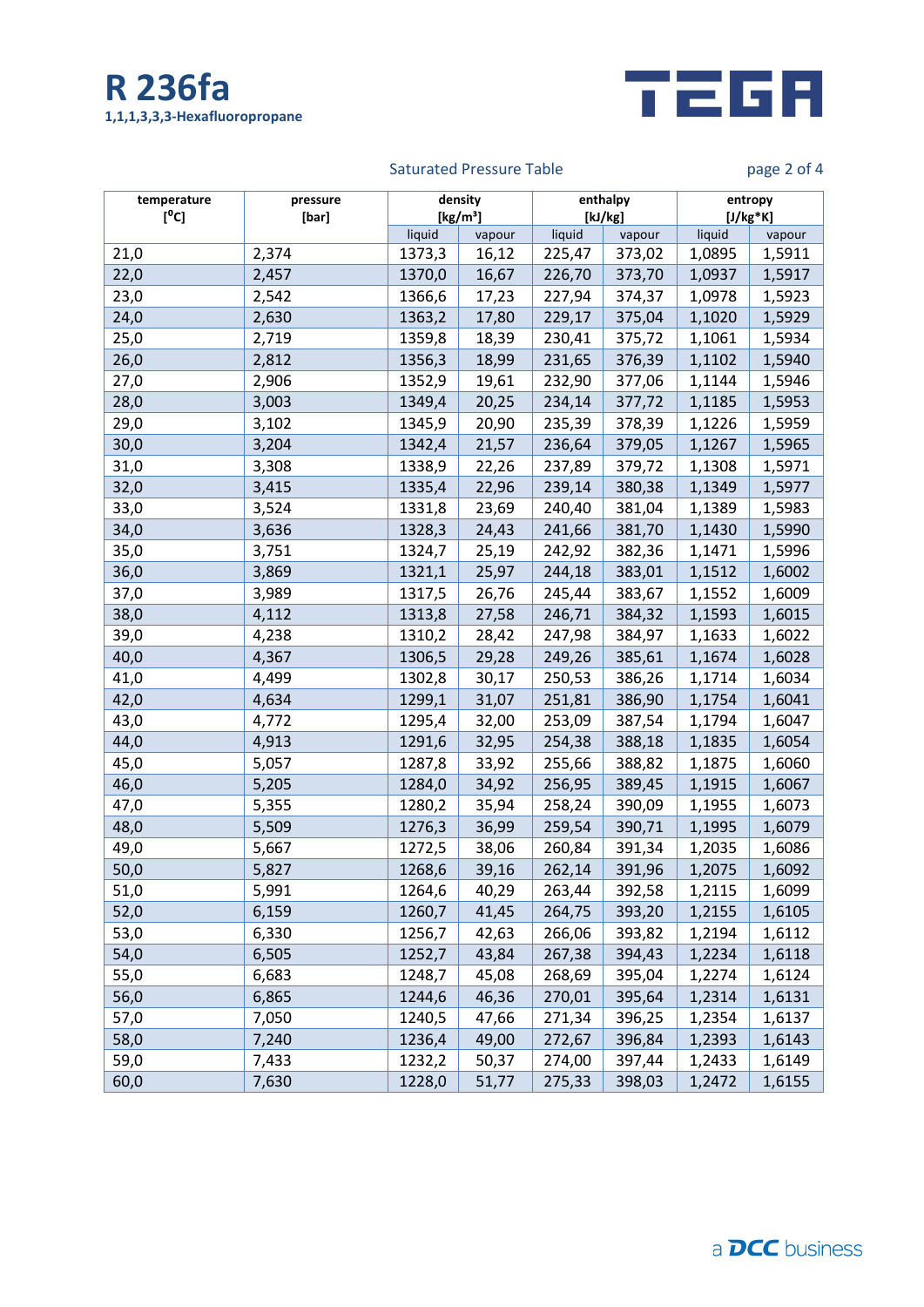



## Saturated Pressure Table **page 3 of 4**

| temperature<br>[°c] | pressure<br>[bar] | density<br>[kg/m <sup>3</sup> ] |        | enthalpy<br>[kJ/kg] |        | entropy<br>$[J/kg*K]$ |        |
|---------------------|-------------------|---------------------------------|--------|---------------------|--------|-----------------------|--------|
|                     |                   | liquid                          | vapour | liquid              | vapour | liquid                | vapour |
| 61,0                | 7,831             | 1223,8                          | 53,21  | 276,67              | 398,62 | 1,2512                | 1,6162 |
| 62,0                | 8,036             | 1219,6                          | 54,68  | 278,01              | 399,20 | 1,2552                | 1,6168 |
| 63,0                | 8,245             | 1215,3                          | 56,19  | 279,36              | 399,78 | 1,2591                | 1,6174 |
| 64,0                | 8,458             | 1211,0                          | 57,74  | 280,71              | 400,36 | 1,2631                | 1,6180 |
| 65,0                | 8,676             | 1206,6                          | 59,33  | 282,06              | 400,93 | 1,2670                | 1,6186 |
| 66,0                | 8,897             | 1202,2                          | 60,96  | 283,42              | 401,50 | 1,2710                | 1,6192 |
| 67,0                | 9,123             | 1197,7                          | 62,63  | 284,78              | 402,06 | 1,2750                | 1,6197 |
| 68,0                | 9,353             | 1193,3                          | 64,34  | 286,15              | 402,62 | 1,2789                | 1,6203 |
| 69,0                | 9,587             | 1188,7                          | 66,09  | 287,52              | 403,17 | 1,2829                | 1,6209 |
| 70,0                | 9,826             | 1184,2                          | 67,89  | 288,89              | 403,72 | 1,2868                | 1,6214 |
| 71,0                | 10,07             | 1179,6                          | 69,74  | 290,27              | 404,26 | 1,2908                | 1,6220 |
| 72,0                | 10,32             | 1174,9                          | 71,63  | 291,66              | 404,80 | 1,2947                | 1,6225 |
| 73,0                | 10,57             | 1170,2                          | 73,58  | 293,05              | 405,33 | 1,2987                | 1,6231 |
| 74,0                | 10,83             | 1165,4                          | 75,57  | 294,44              | 405,86 | 1,3026                | 1,6236 |
| 75,0                | 11,09             | 1160,6                          | 77,62  | 295,84              | 406,38 | 1,3066                | 1,6241 |
| 76,0                | 11,36             | 1155,8                          | 79,72  | 297,24              | 406,89 | 1,3106                | 1,6246 |
| 77,0                | 11,63             | 1150,9                          | 81,88  | 298,65              | 407,40 | 1,3145                | 1,6251 |
| 78,0                | 11,90             | 1145,9                          | 84,09  | 300,07              | 407,91 | 1,3185                | 1,6256 |
| 79,0                | 12,18             | 1140,9                          | 86,37  | 301,49              | 408,40 | 1,3225                | 1,6261 |
| 80,0                | 12,47             | 1135,8                          | 88,71  | 302,91              | 408,89 | 1,3264                | 1,6265 |
| 81,0                | 12,76             | 1130,6                          | 91,11  | 304,35              | 409,37 | 1,3304                | 1,6270 |
| 82,0                | 13,06             | 1125,4                          | 93,58  | 305,78              | 409,84 | 1,3344                | 1,6274 |
| 83,0                | 13,36             | 1120,1                          | 96,12  | 307,23              | 410,31 | 1,3384                | 1,6278 |
| 84,0                | 13,67             | 1114,7                          | 98,73  | 308,68              | 410,77 | 1,3424                | 1,6282 |
| 85,0                | 13,98             | 1109,3                          | 101,4  | 310,14              | 411,22 | 1,3464                | 1,6286 |
| 86,0                | 14,30             | 1103,8                          | 104,2  | 311,60              | 411,66 | 1,3504                | 1,6290 |
| 87,0                | 14,62             | 1098,2                          | 107,0  | 313,07              | 412,09 | 1,3544                | 1,6293 |
| 88,0                | 14,95             | 1092,6                          | 110,0  | 314,55              | 412,51 | 1,3584                | 1,6296 |
| 89,0                | 15,28             | 1086,8                          | 113,0  | 316,04              | 412,92 | 1,3624                | 1,6299 |
| 90,0                | 15,62             | 1080,9                          | 116,1  | 317,53              | 413,32 | 1,3665                | 1,6302 |
| 91,0                | 15,97             | 1075,0                          | 119,3  | 319,03              | 413,71 | 1,3705                | 1,6305 |
| 92,0                | 16,32             | 1069,0                          | 122,6  | 320,55              | 414,09 | 1,3746                | 1,6307 |
| 93,0                | 16,68             | 1062,8                          | 126,1  | 322,07              | 414,45 | 1,3786                | 1,6309 |
| 94,0                | 17,04             | 1056,5                          | 129,6  | 323,60              | 414,80 | 1,3827                | 1,6311 |
| 95,0                | 17,41             | 1050,2                          | 133,3  | 325,14              | 415,14 | 1,3868                | 1,6313 |
| 96,0                | 17,79             | 1043,6                          | 137,1  | 326,68              | 415,46 | 1,3909                | 1,6314 |
| 97,0                | 18,17             | 1037,0                          | 141,0  | 328,25              | 415,77 | 1,3950                | 1,6315 |
| 98,0                | 18,56             | 1030,2                          | 145,0  | 329,82              | 416,06 | 1,3992                | 1,6315 |
| 99,0                | 18,96             | 1023,3                          | 149,2  | 331,40              | 416,34 | 1,4033                | 1,6315 |
| 100,0               | 19,36             | 1016,2                          | 153,6  | 333,00              | 416,59 | 1,4075                | 1,6315 |